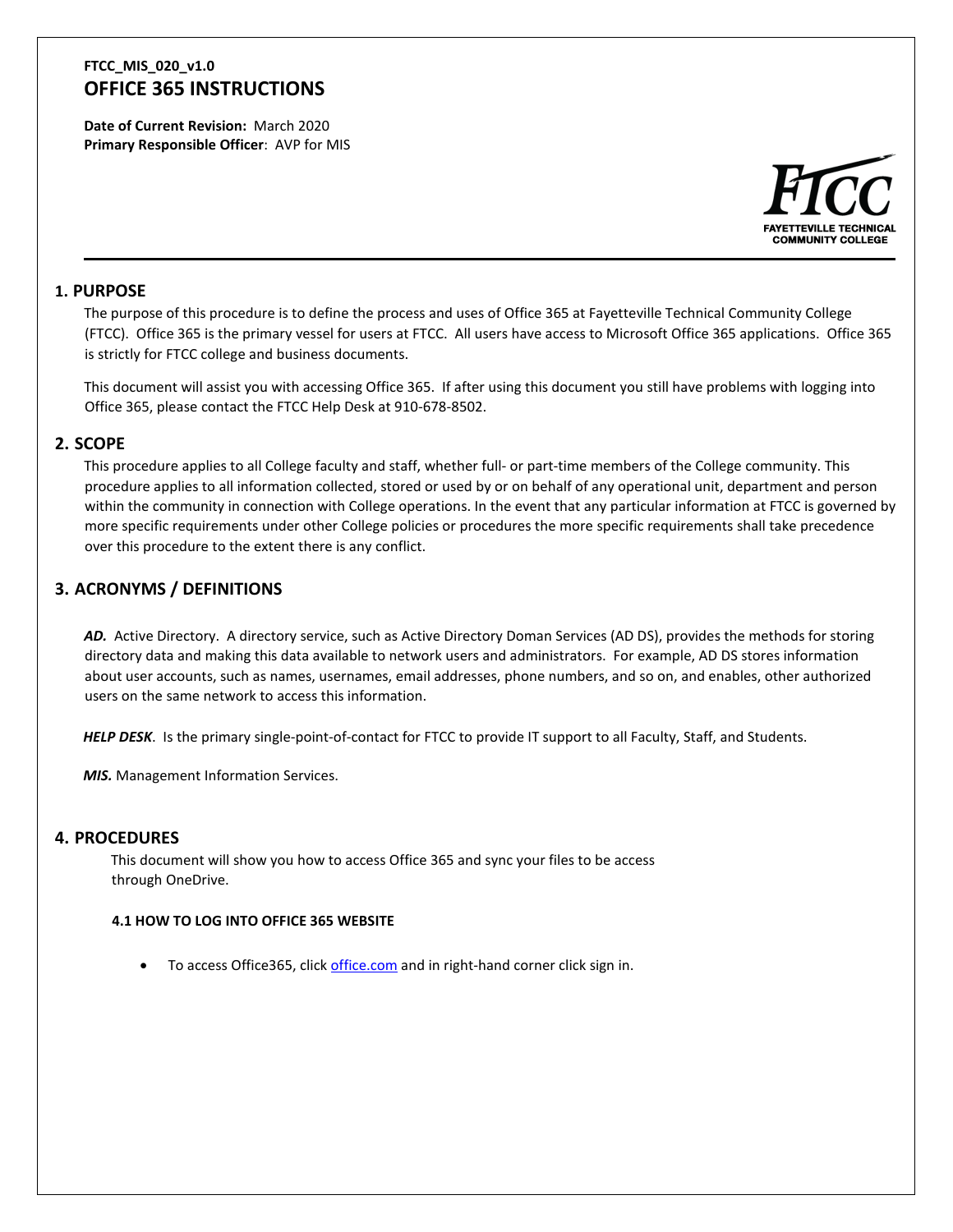**Date of Current Revision:** March 2020 **Primary Responsible Officer**: AVP for MIS





• Login with your [**AD username**]@ad.faytechcc.edu and network password. EX: [doej1234@ad.faytechcc.edu](mailto:doej1234@ad.faytechcc.edu) Pas\$w0rd1\$ (network password)

| <b>Nicrosoft</b>        |             |
|-------------------------|-------------|
| Sign in                 |             |
| s and @ad.faytechcc.edu |             |
| No account? Create one! |             |
|                         |             |
|                         | <b>Next</b> |

• After successfully logging in you will be taken to the Office 365 page.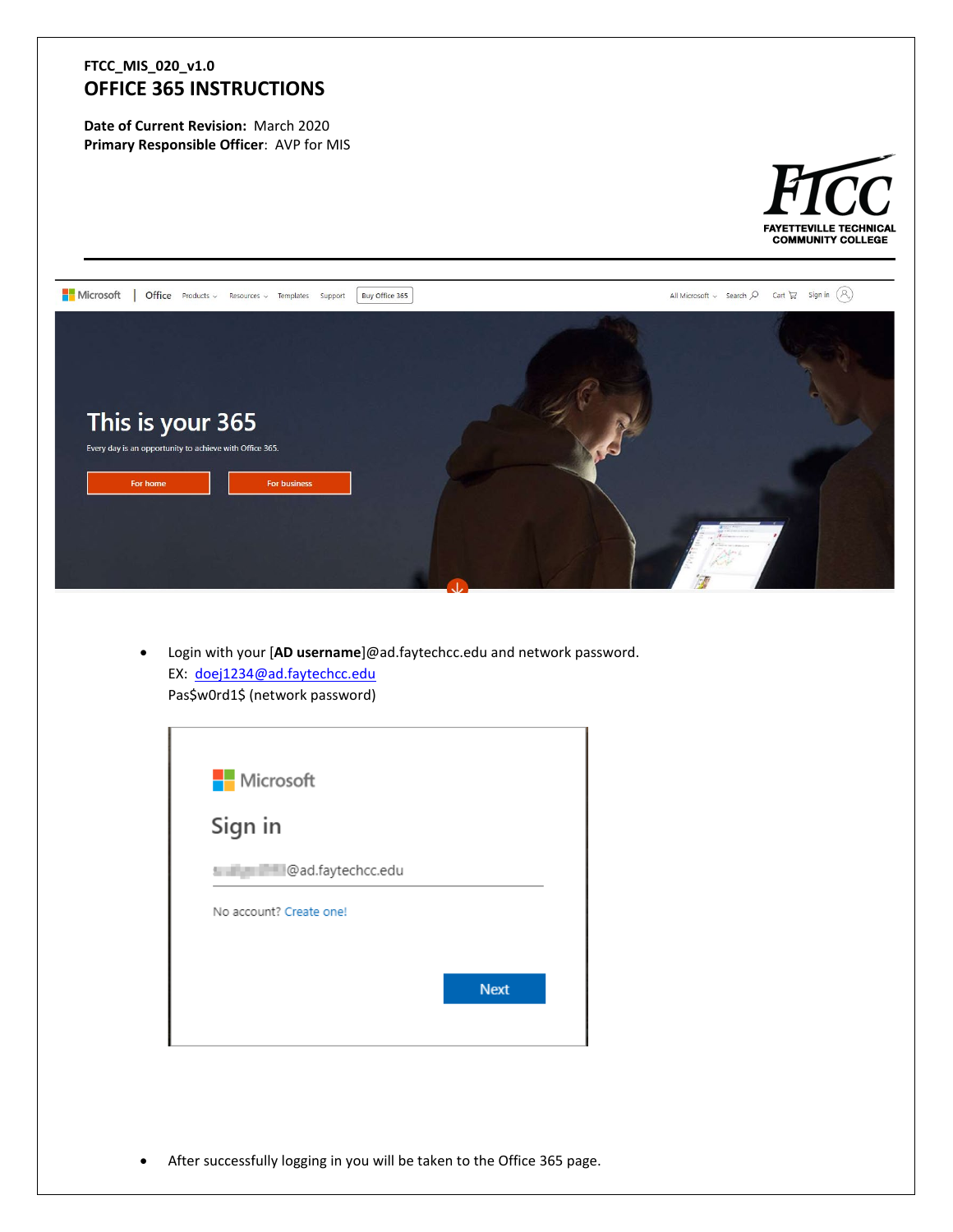**Date of Current Revision:** March 2020 **Primary Responsible Officer**: AVP for MIS





### **4.3.1 Click on the Outlook Icon as indicated by the arrow**

• This is your FTCC mailbox. As shown in the figure below.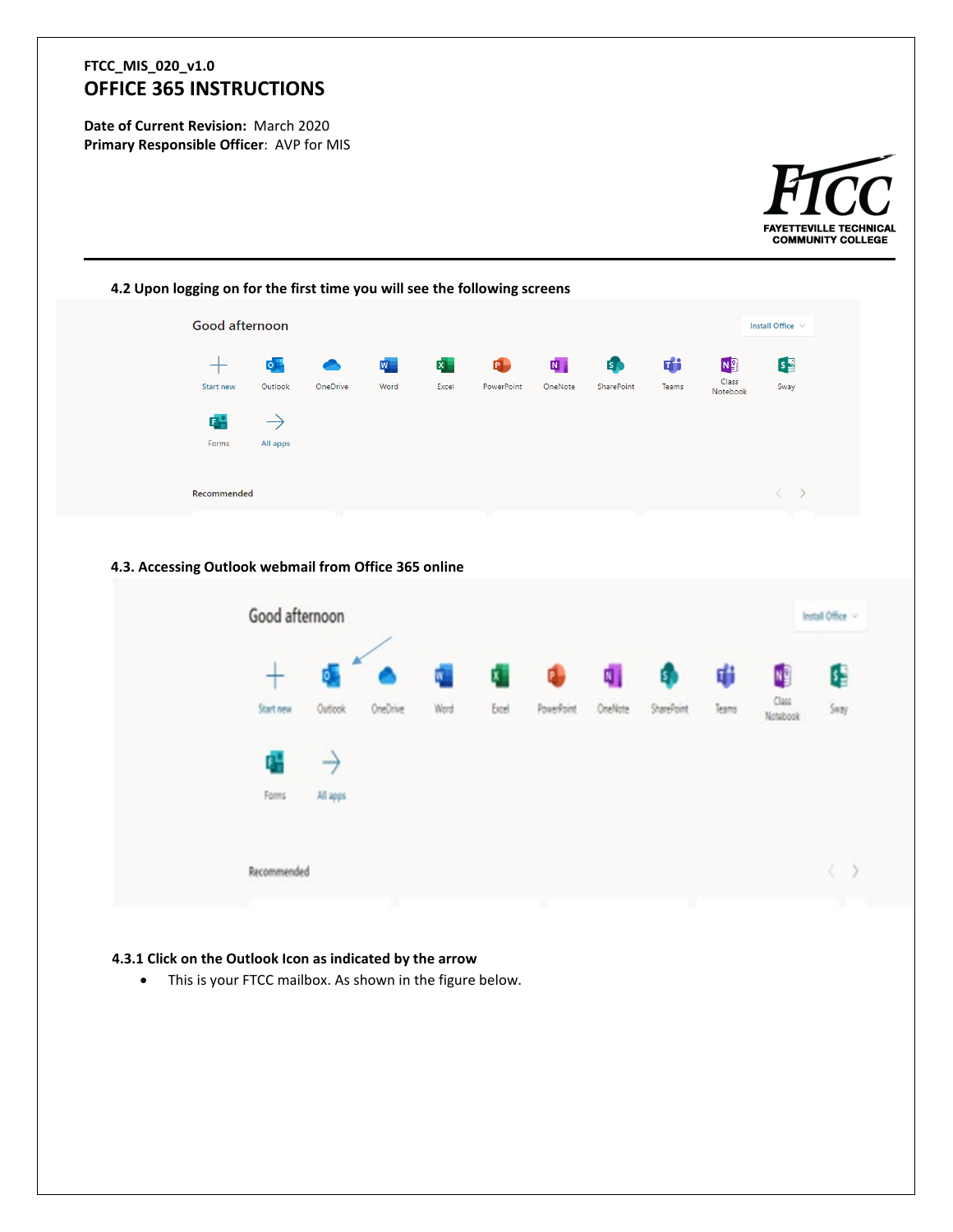**Date of Current Revision:** March 2020 **Primary Responsible Officer**: AVP for MIS



| 田。                           | Outlook          |                | $O$ Search                |                   |                                                                                                                                                                                                                                                                                                                                                                                                                                                                                                                                                                                                                                                                                |
|------------------------------|------------------|----------------|---------------------------|-------------------|--------------------------------------------------------------------------------------------------------------------------------------------------------------------------------------------------------------------------------------------------------------------------------------------------------------------------------------------------------------------------------------------------------------------------------------------------------------------------------------------------------------------------------------------------------------------------------------------------------------------------------------------------------------------------------|
| $\equiv$                     | New message      |                | A Mark all as read D Undo |                   |                                                                                                                                                                                                                                                                                                                                                                                                                                                                                                                                                                                                                                                                                |
|                              | $\vee$ Favorites |                | $\odot$<br>G Focused      | □ Other           | Filter $\vee$                                                                                                                                                                                                                                                                                                                                                                                                                                                                                                                                                                                                                                                                  |
|                              | $\Box$ Inbox     | $\overline{2}$ | <b>BP</b>                 |                   | $\mathbf 0$<br>4:11 PM                                                                                                                                                                                                                                                                                                                                                                                                                                                                                                                                                                                                                                                         |
|                              | Track-It tickets |                | $\sim$ $\sim$             |                   |                                                                                                                                                                                                                                                                                                                                                                                                                                                                                                                                                                                                                                                                                |
| $\Rightarrow$                | Sent Items       |                |                           |                   |                                                                                                                                                                                                                                                                                                                                                                                                                                                                                                                                                                                                                                                                                |
| 面                            | Deleted Items    |                | $\bullet$                 | <b>CONTRACTOR</b> | 1:50 PM                                                                                                                                                                                                                                                                                                                                                                                                                                                                                                                                                                                                                                                                        |
|                              | Add favorite     |                |                           |                   |                                                                                                                                                                                                                                                                                                                                                                                                                                                                                                                                                                                                                                                                                |
| $\vee$                       | Folders          |                | $\mathbf{L}$              |                   | 12:22 PM                                                                                                                                                                                                                                                                                                                                                                                                                                                                                                                                                                                                                                                                       |
| $\left\langle \right\rangle$ | Inbox            | $\overline{2}$ |                           |                   |                                                                                                                                                                                                                                                                                                                                                                                                                                                                                                                                                                                                                                                                                |
| 0                            | Drafts           | $\overline{1}$ | O                         |                   | 9:38 AM                                                                                                                                                                                                                                                                                                                                                                                                                                                                                                                                                                                                                                                                        |
| $\Rightarrow$                | Sent Items       |                |                           | $-100 -$          |                                                                                                                                                                                                                                                                                                                                                                                                                                                                                                                                                                                                                                                                                |
| 面                            | Deleted Items    |                | $\bigoplus$               |                   | $\mathbb{O}$                                                                                                                                                                                                                                                                                                                                                                                                                                                                                                                                                                                                                                                                   |
| $\circ$                      | Junk Email       |                |                           |                   |                                                                                                                                                                                                                                                                                                                                                                                                                                                                                                                                                                                                                                                                                |
| 目                            | Archive          |                | RD                        |                   | $[] \centering \includegraphics[width=0.47\textwidth]{images/01.png} \caption{The first two different values of $1000$ and $1000$ (black) and $1000$ (black) are shown in the left two different values of $1000$ and $1000$ (black) are shown in the right two different values of $1000$ and $1000$ (black) are shown in the right two different values of $1000$ and $1000$ (black) are shown in the right two different values of $1000$ and $1000$ (black) are shown in the right two different values of $1000$ and $1000$ (black) are shown in the right two different values of $1000$ and $1000$ (black) are shown in the right two different values of $1$<br>0.22AA |

### **4.4. Creating Items Office documents using Office 365 online**

**4.4.1.** To create a Word document, just click word icon.

| Start new  | $\overline{\mathsf{p}}$<br>Outlook | ◚<br>OneDrive                | $\vert W \vert$<br>Word | $\mathbf{x}$ .<br>Excel | $\blacksquare$<br>PowerPoint | $\mathbf{N}$ .<br>OneNote | <b>S</b><br>SharePoint | Ŵ<br>Teams | N<br>Class<br>Notebook | $S_{\frac{1}{2}}$<br>Sway |
|------------|------------------------------------|------------------------------|-------------------------|-------------------------|------------------------------|---------------------------|------------------------|------------|------------------------|---------------------------|
| 다<br>Forms | All apps                           |                              |                         |                         |                              |                           |                        |            |                        |                           |
|            |                                    | and click the document type: |                         |                         |                              |                           |                        |            |                        |                           |
|            |                                    |                              |                         |                         |                              |                           |                        |            |                        |                           |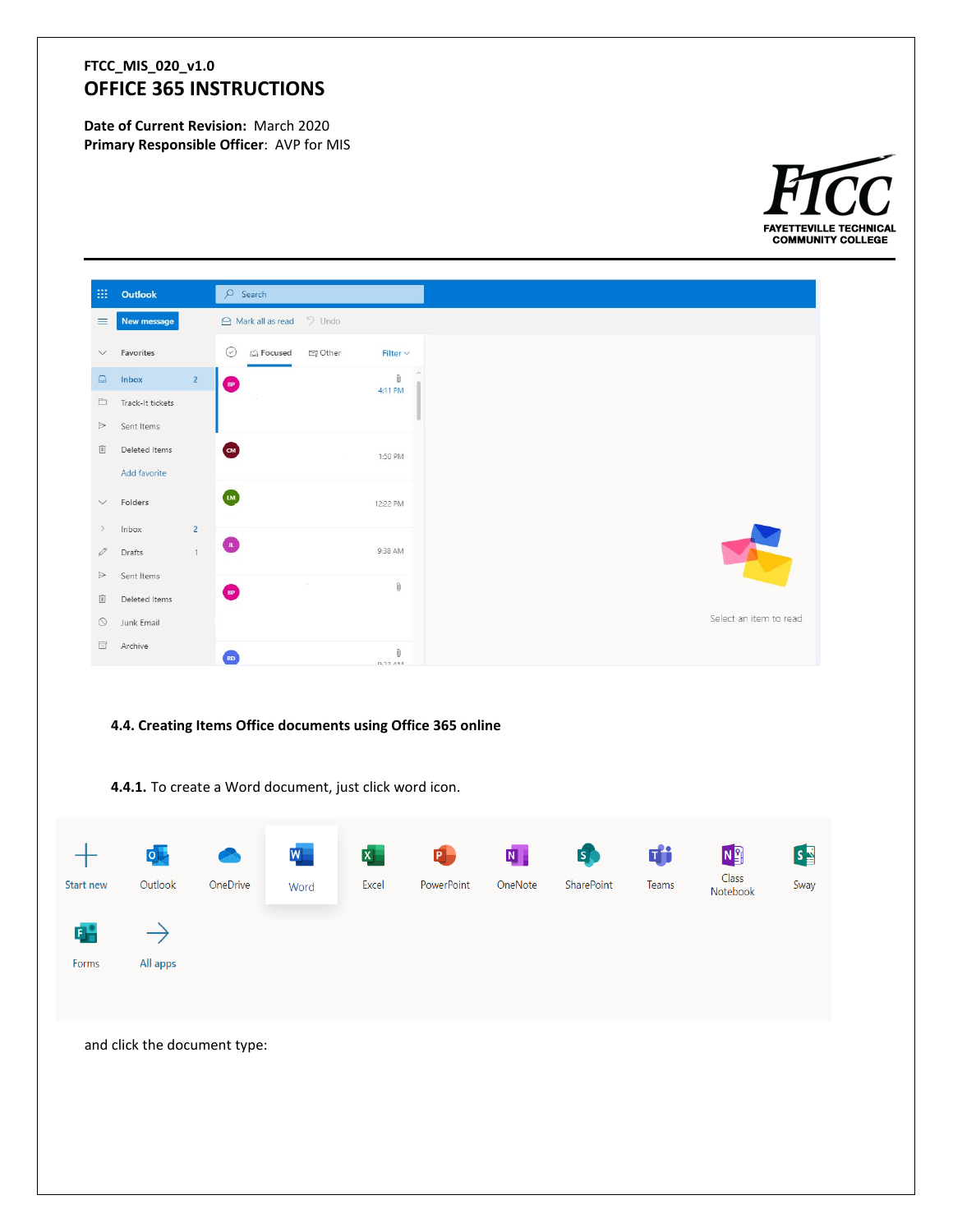**Date of Current Revision:** March 2020 **Primary Responsible Officer**: AVP for MIS



## **5. EXCLUSIONS / EXCEPTIONS**

No approved exceptions exist at this time.